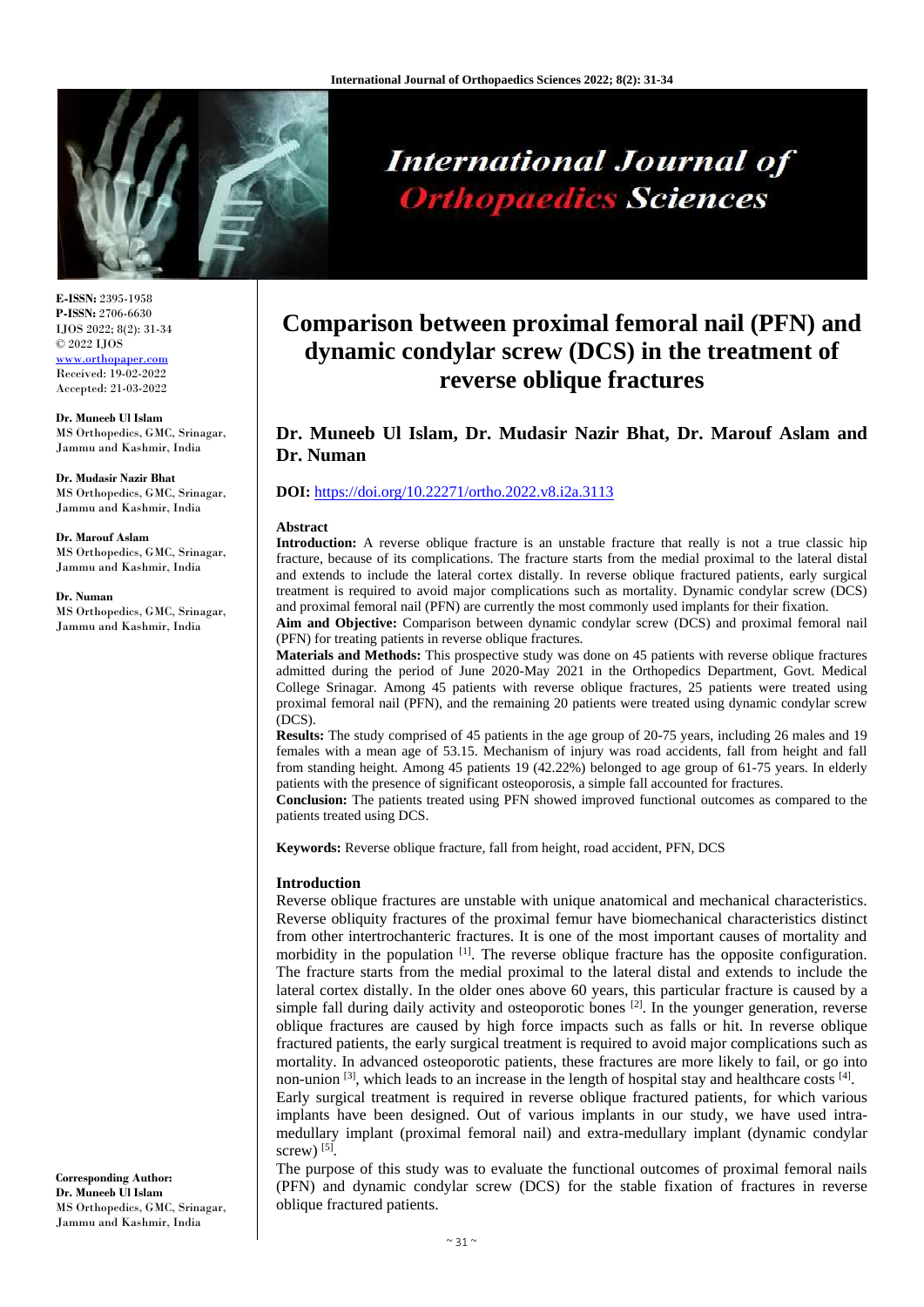#### **Materials and Methods**

This prospective study was done in the Orthopedics Department, Govt. Medical College Srinagar after approval from the hospital ethical committee. In this study, during the period of 12 months from June 2020 to May 2021, 45 patients between 20-75 years with reverse oblique fractures were enrolled. Patients were admitted through the Emergency Department. Diagnosis and classification of fracture were based on x-ray findings. A simple randomization technique was employed to categorized patients for either proximal femoral nail (PFN) treatment or dynamic condylar screw (DCS) treatment. Among 45 patients with reverse oblique fractures, 25 patients were treated using proximal femoral nail (PFN), and the remaining 20 patients were treated using dynamic condylar screw (DCS).

All the patients underwent surgical intervention as soon as possible. Patients were kept inward for 2 days. The postoperative rehabilitation protocol was identical for both groups. All patients had antibiotic prophylaxis for 48 hours and patients were mobilized as soon as possible, usually on the second postoperative day. They were advised to use crutches, allowing toe touch to the ground on the affected side. After discharge, all patients were advised to follow-up at 6-weeks, 3-months and 6-months.

At each visit fractures were evaluated through x-ray. At the follow-up of 6-weeks, patients were allowed to bear weight progressively. Functional outcomes were based on radiographic union, pain and walking capacity. The functional outcome was measured at the end of 6 months follow up.

#### **Results**

In this study total of 45 patients with reverse oblique fractures were enrolled. Among 45 patients, the number of male patients was 26 (57.77%) and the number of female patients was 19 (42.23%), as shown in diagram 1.



**Fig 1:** Gender distribution of patients

The enrolled patients were in the age group of 20-75 years, with a mean age of 53.15 years. Among 45 patients 19 (42.22%) belonged to the age group of 61-75 years. In elderly patients with the presence of significant osteoporosis, a simple fall accounted for fractures. The distribution of patients based on age group, mechanism and side of fracture is shown below in table 1, 2 and 3.

|  |  | <b>Table 1:</b> Age distribution of patients |  |  |
|--|--|----------------------------------------------|--|--|
|--|--|----------------------------------------------|--|--|

| Age in years  | No. of patients | Percentage |
|---------------|-----------------|------------|
| $20-40$ Years |                 | 22.23%     |
| 41-60 Years   |                 | 35.55%     |
| > 61          |                 | 42 22%     |

**Table 2:** Distribution of patients on the basis of the fractured side

| <b>Side of fracture</b> | No. of patients | <b>Percentage</b> |
|-------------------------|-----------------|-------------------|
| .eft                    |                 | 71.11%            |
| Right                   |                 | 28.89%            |

**Table 3:** Distribution based on Mechanism of fracture

| <b>Mechanism of fracture</b> | No. of patients | Percentage |
|------------------------------|-----------------|------------|
| Road accidents               |                 | 33.33%     |
| Fall                         |                 | 60.00%     |
| Others                       |                 | 6 67%      |

Clinical outcomes were measured in terms of time to full weight bearing, the appearance of the bony union, pain, need for analgesics, walking aids, and walking capacity. The clinical outcome was evidenced by pain-free walking. The results obtained in both groups are illustrated below in Tables 4, 5 and 6.

**Table 4:** Functional outcome

| Mode of treatment   Excellent   Good   1 |  | Fair | Non union |
|------------------------------------------|--|------|-----------|
| DEN                                      |  |      |           |
| عدته                                     |  |      |           |

**Table 5:** Full weight bearing time

| Mode of<br>treatment | 6 week follow-<br>up      | 3 months<br>follow-up  | 6 months follow-<br>up      |
|----------------------|---------------------------|------------------------|-----------------------------|
| <b>PFN</b>           | Full weight<br>bearing    | No pain                | Back to daily<br>activities |
| <b>DCS</b>           | Partial weight<br>bearing | Full weight<br>bearing | Mild pain                   |

**Table 6:** Post-Operative complications

|                 | <b>Dynamic condylar</b><br>screw (DCS) |            |                    | <b>Proximal femoral nail</b><br>(PFN) |
|-----------------|----------------------------------------|------------|--------------------|---------------------------------------|
|                 | No. of<br>patients                     | Percentage | No. of<br>patients | Percentage                            |
| Infection       |                                        | 15%        |                    | 8%                                    |
| Implant failure | None                                   | 0%         | None               | 0%                                    |
| Non union       |                                        | 5%         | None               | 0%                                    |



**Case 1:** PFN



**Case 2:** PFN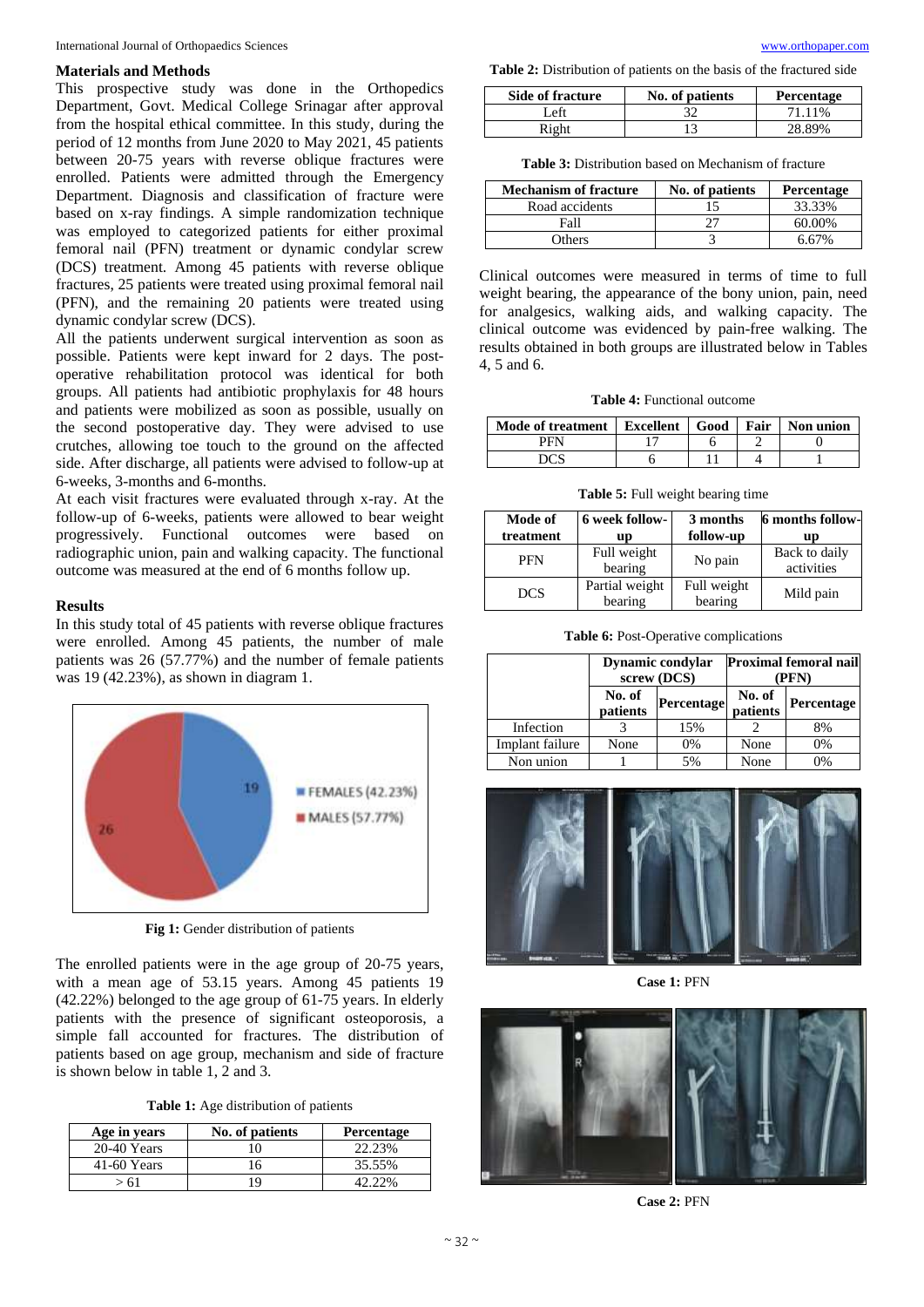

**Case 1:** DCS



**Case 2:** DCS

#### **Discussion**

This study found that the most common age group of patients with reverse oblique fractures was 60 to 75. In our study the number of male patients with reverse oblique fractures was more than that of female patients  $[6, 7]$ .

For the treatment of reverse oblique fractures, the need have spurred the development of various implants from extramedullary to intra-medullary devices [8-13]. Proximal femoral nail (PFN) and dynamic condylar screw (DCS) are reliable fixation devices for treating reverse oblique fractures because of controlled impaction of the fracture too much more stable configuration during the post-operative period. However, a number of authors have reported the use of intra-medullar fixation of reverse oblique fractures [14, 15, 16, 17, 18, 19, 20, 21, 22].

The functional outcome in the current study was excellent for the majority of the patients treated with proximal femoral nail (PFN) and the functional outcome for the patients treated with dynamic condylar screw (DCS) was good. This implied that patients treated with proximal femoral nail (PFN) showed better improvement as compared to dynamic condylar screw (DCS).

#### **Conclusion**

In this study, on the basis of results, it is clear that the proximal femoral nail (PFN) is a better surgical intervention as compared to dynamic condylar screw (DCS) in the treatment of patients with reverse oblique fractures. The patients treated using proximal femoral nail (PFN) showed improved functional outcome as compared to the patients treated using dynamic condylar screw (DCS).

#### **References**

1. Waller I, Wai EK. Jaglal S, Kreder HJ. The effect of hospital type and surgical delay on mortality after surgery for hip fracture. J Bone Joint Surg BR. 2005;87:361-366.

- 2. Kumar A, Krishna YR, Kumar AB. Mechanical comparison of reconstruction nail and dynamic condylar screw in the treatment of unstable Subtrochanteric fracture *in vitro* study. Int. J Orthop Sci. 2019;5(4):646- 51.
- 3. Bukhari SAH, Asghar A. Dynamic condylar screw fixation for comminuted proximal femur fractures. J Surg Pak Int. 2011;16 (4):149-52.
- 4. Thakar C, Alsousou J, Hamilton TW, Willett K. The cost and consequences of proximal femoral fractures which require further surgery following initial fixation. J Bone Joint Surg Br. 2010;92(12):1669-77.
- 5. Sahin EK, Imerci A, Kınık H, Karapınar L, Canbek U, Savran A. Comparison of proximal femoral nail antirotation (PFNA) with AO dynamic condylar screws (DCS) for the treatment for unstable peritrochanteric femoral fractures. Eur J Orthop Surg Traumatol. 2014;24:347-52.
- 6. Wei LKJ, Wei HW, Lin KP. Proximal femoral morphology and the relevance to design anatomically precontoured plates: a study of the Chinese population. Sci World J, 2014.
- 7. Sanju ST. Comparative study of subtrochanteric fractures managed by proximal femur nail and proximal femur locking plate, 2017.
- 8. Chaturvedi C, Banerji S. Study of Internal Fixation of Subtrochantric Fracture of Femur w ith Dynamic Hip Screw, Dynamic Condylar Screw and Proximal Femoral Nail. Int J Sci Res, 2015, 56(10).
- 9. Koval KJ, Cantu RV. Intertrochanteric fractures. In: Bucholz RW, Heckman JD, Court-Brown CM, eds. Rockwood and Green's fractures in adults. 6th Ed, vol. 2. Philadelphia: Lippincott Williams and Wilkins, 2006, 1793‑825.
- 10. Baumgaertner MR, Chrostowski JH, Levy RN. Intertrochanteric hip fracture. In: Brown BD, Jupiter JB, Levine AM, Trafton PG, editors. Skeletal trauma: Fractures, dislocations, ligamentous injuries. Philadelphia: WB Saunders, 1998, 1833‑81.
- 11. Sanders R, Regazzoni P. Treatment of subtrochanteric femur fractures using the dynamic condylar screw. J Orthop Trauma. 1989;3:206‑13.
- 12. Sadowski C, Lübbeke A, Saudan M, Riand N, Stern R, Hoffmeyer P. Treatment of reverse oblique and transverse intratrochanteric fractures with use of an intramedullary nail or a 95° screw‑plate. J Bone Joint Surg Am. 2002;84:372‑81.
- 13. Leung KS, So WS, Shen WY, Hui PW. Gamma nails and dynamic hip screws for peritrochanteric fractures. A randomized prospective study in elderly patients. J Bone Joint Surg Br. 1992;74:345‑51.
- 14. Barton TM, Gleeson R, Topliss C, Greenwood R, Harries WJ, Chesser TJS. A comparison of the long Gamma nail with sliding hip screw for the treatment of AO/OTA 31- A2 fractures of the proximal part of the femur. J Bone Joint Surg Am. 2010;92:792-798.
- 15. Bjorgul K, Reikeras O. Outcome after treatment complications of Gamma nailing: a prospective study of 554 trochanteric fractures. Acta Orthop. 2007;78:231- 235.
- 16. Elis J, Chechik O, Maman E, Steinberg EL. Expandable proximal femoral nails versus 95\_ dynamic condylar screw-plates for the treatment of reverse oblique intertrochanteric fractures. Injury. 2012;43:1313-1317.
- 17. Forte ML, Virnig BA, Kane RL, Durham S, Bhandari M,